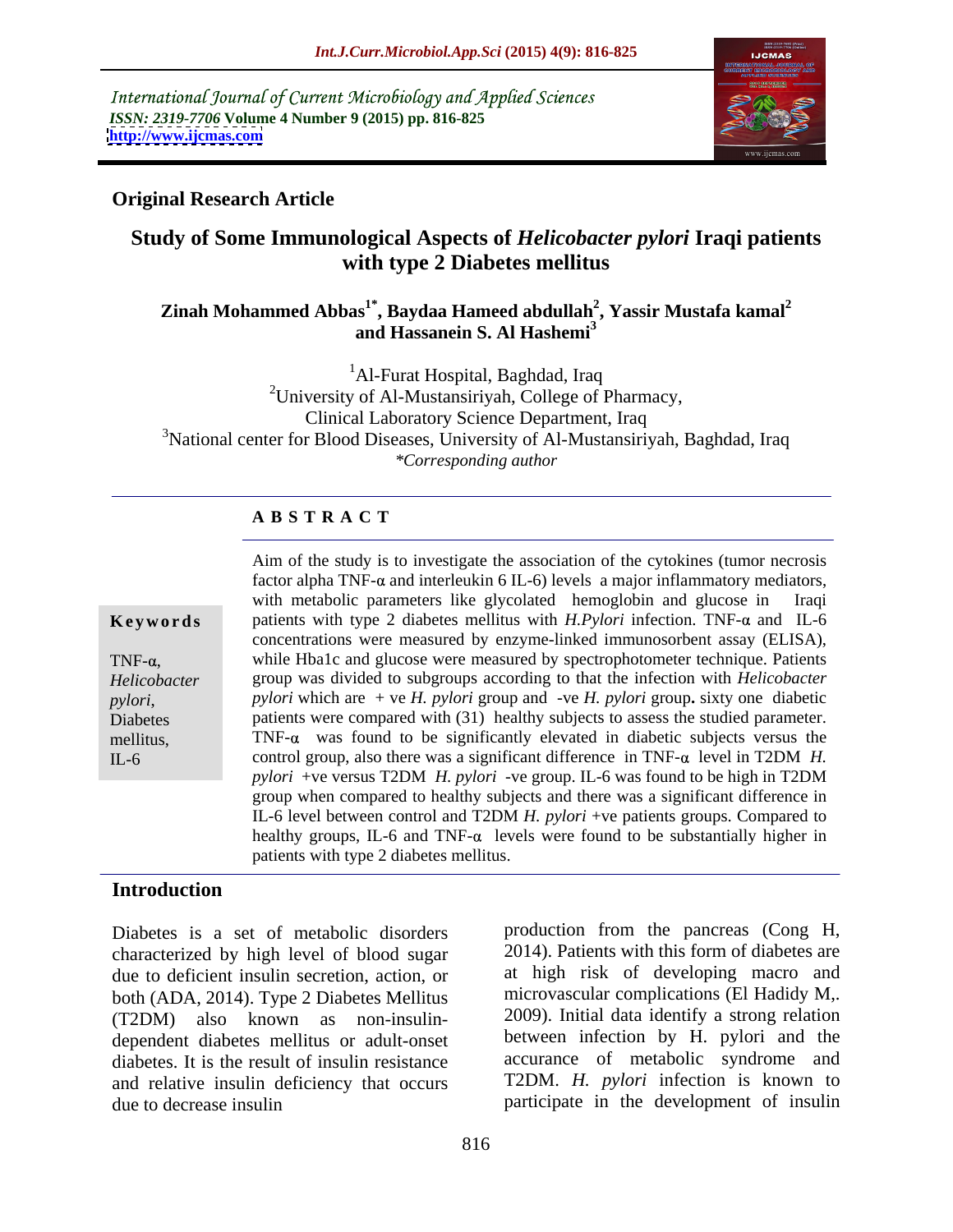resistance result from chronic inflammation **Material and Methods** with glucose and lipids abnormalities that leads to growing awareness of its role in Type2 DM(Lou Rose Malamug, 2014).

colonization in the gastric epithelium It associates with a non specific initiation of heightens the expression of cytokines such as IL-6, CRP, and IL-1 $\beta$ , as well as tumor illnesses, malignancy, and active the adipose tissue may be a critical role by the emator and arthritis, anemia, bronchial which fat cells cause peripheral IR . asthma) or medications (warfarin, oxidation. Stimulation of cytokines (e.g., IL- 6 and CRP) or insulin counter-regulatory

Directly: alter rule on glucose carrier protein thought to modify body weight, lipid metabolism and adipocyte glucose (Cong H, 2014).The stimulation of interleukin 6 (IL-6) and TNF  $\alpha$  in the liver lead to the production of C-reactive protein (CRP) and in adipocytes by TNF  $\alpha$  and resistin. CRP Analysis of data was carried out using the increases the production of intercellular available statistical package of SPSS-22 adhesion molecule 1 (ICAM-1) and monocyte chemoattractive protein-1 (MCP- version 22). The significance of difference 1) by the endothelial cells (Denise of different means (quantitative data) were M, 2004).Moderate elevation in CRP levels tested using Students-t-test or ANOVA test. have been shown to be a significant The significance of difference of different predictor of the risk of DM directly by a

It's frequently thought that the chronic years, BMI <40 kg/m2 randomly selected inflammation caused by H. pylori from those attending the National Diabetes intensely related to the T2DM pathogenesis. the innate immune system. Also, It Informed consent was obtained from each necrosis factor  $(TNF-\alpha)$  that affect many immunological diseases; medical history of tissues cause recognizable features of clinical cardiovascular disease; medical T2DM Stimulate of TNF- $\alpha$  production in history included the diseases (hypertension, Indirectly: stimulate free fatty acid acetylsalicylic acid, alpha-methyldopa, hormones and impair of endothelial and smoking history were excluded from function. **the study** The *H.pylori* infaction were GLUT4, insulin receptor substrates, or (DRG, USA) and and anti- Cag A IgG glucose-stimulated insulin discharge by antibodies(DRG,USA). Serum TNF-α was pancreatic  $\beta$ -cells and the development of determine by using ELISA technique diabetes (GRUYS E, 2005). High levels of (Phoenix Pharmaceuticals, USA) also IL-6 IL-6 predict the ocurance of T2DM and determine by it (RayBiotech, USA). The further ensure a likely effect for plasma glucose was measured by using kit inflammation in diabetogenic.IL-6 is from Randox Laboratories and Hba1c residence coalities the mechanisms (warian space of the mean wave consistence of the mean wave of the mean wave of the mean wave of the mean wave of the mean wave of the mean wave of the mean wave of the mean wave of the m The study was conducted on (61) type 2 diabetic patients(patient group) (male/female  $=29/32$ ), an average age of 45 Center for Treatment and Research at Al-Mustansiriya University, Baghdad/Iraq. between September 2014 - April 2015. subject. Patients with concurrent acute illnesses, malignancy, and active rheumatoid arthritis, anemia, bronchial asthma) or medications (warfarin, acetylsalicylic acid, alpha-methyldopa, tramadol, simvastatin) interfered with HbA1c % measurements, detected by using enzyme linked immunosorbent assay anti-H. pylori IgG determine by it (RayBiotech, USA). The determined by using spectrophotometer kit (Human Company, Germany).

## **Statistical analysis**

(Statistical Packages for Social Sciences percentages (qualitative data) were tested using Pearson Chi-square test  $(\gamma 2$ -test) with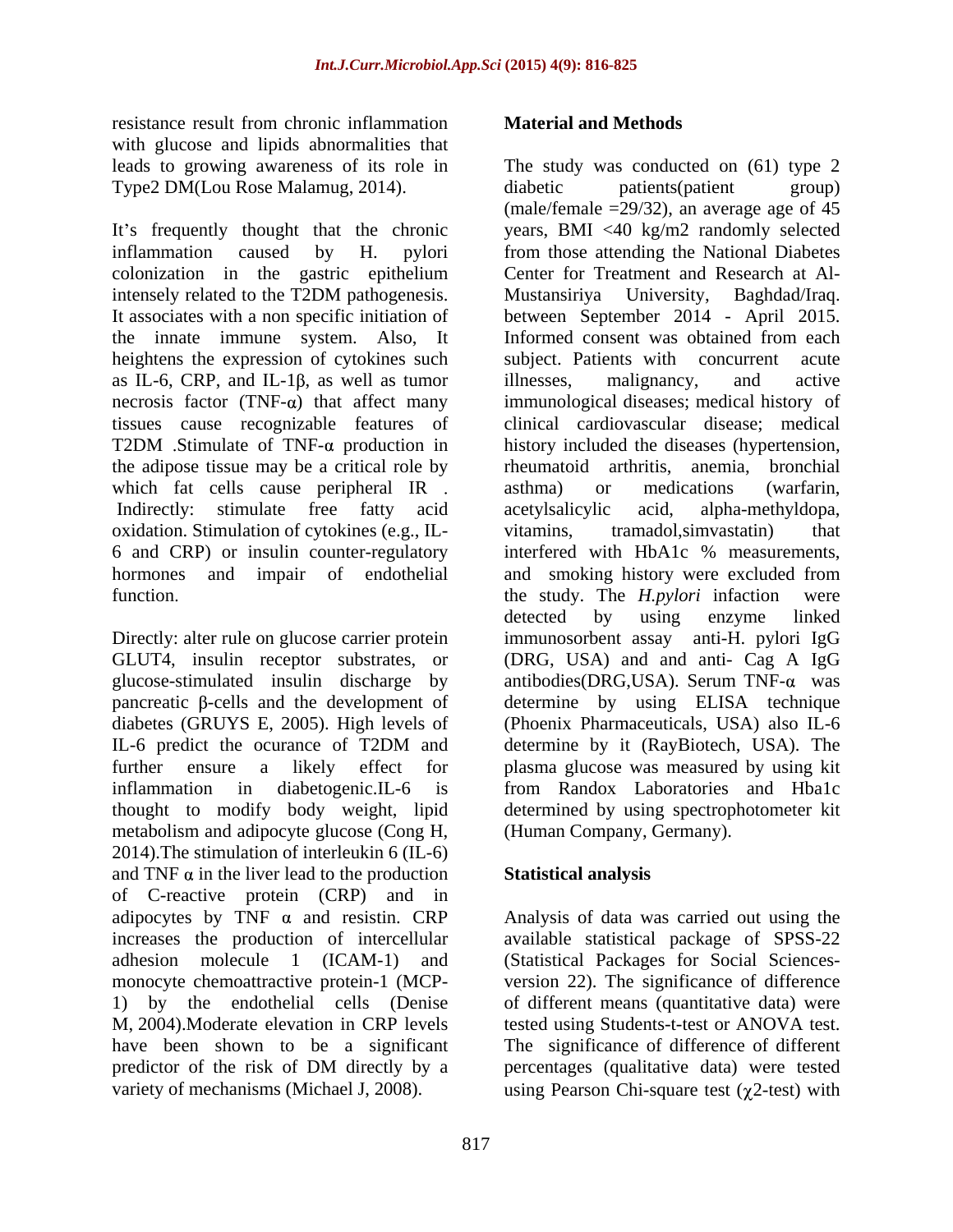application of Yate's correction or Fisher patients group, A significant increase

The prevalence of anti-*H. pylori* IgG antibodies in diabetic patients (89.94 $\pm$ 63.38 between +ve and -ve H. pylori T2DM NTU/ml) was significantly higher than that observed in healthy subjects (5.60±2.73NTU/ml).The mean titer of anti- **Comparisons of IL-6 between +ve and -ve**  *H. pylori* CagA IgG antibodies for patients  $(118.12\pm 93.39$  DU/ml) was significantly higher than that observed in healthy control There was no correlation between IgG level group  $(10.14 \pm 4.63 \text{ DU/ml})$ . with TNF- alpha and with IL6  $(r = -0.047)$ 

### **Comparisons of +ve and -ve** *H. pylori* **T2DM patients number according to IgG and IgG Cag A of** *H. pylori* Correlation of the levels of IgG in T2DM

In T2DM group, the observed number 47 and IL-6  $(77%)$  were + ve H. pylori Cag A patients

As compared to the mean level TNF-  $\alpha$  = 0.044) (p=0.767) and (r =0.155) (p=0.297)  $(29.309 \pm 2.220$  pg /ml) for control group, respectively. significant elevation (32.190±8.136 pg /ml) in the mean serum level of  $TNF-\alpha$  for **Correlation of the levels of IgG**  $Cag A$  in T2DM patients group, A significant increase  $T2DM +ve H.pylori$  patients with TNF- $(31.845\pm7.415\text{pg }$ /ml) in TNF-  $\alpha$  mean level alpha and IL-6 was found in T2DM *H. pylori* +ve patients groups and a non significant increase There were a weak direct significant  $(33.346\pm10.446\text{pg }/\text{ml})$  was found in T2DM correlation  $(r = 0.363)$   $(p=0.012)$  between *H. pylori* -ve patients groups as compared to FGT and IgG level and no correlation T2DM *H. pylori* +ve patients and control between IgG and RGT and HbA1c in +ve groups. But, The difference in the mean level was a non significant  $p= 0.549$ between +ve and ve *H. pylori* T2DM **Correlation of the levels of IgG level in** patients. T2DM +ve *H*. pylori patients with FGT,

As compared to the mean level IL-6  $(4.138\pm2.276$  pg /ml) for control group, The present study show indirect significant significant elevation  $(7.525 \pm 10.805 \text{pg } / \text{ml})$  correlation  $(r = 0.339)$   $(p=0.020)$  and $(r =$ 

Exact test whenever applicable. Statistical (6.504±7.374 pg /ml) in IL-6 mean level significance was considered whenever the P was found in T2DM H. pylori +ve patients value for the test of significance was equal groups and a non significant increase or less than 0.05. (10.950±18.168 pg /ml) was found in T2DM **Results and Discussion** T2DM H. pylori +ve patients and control H. pylori -ve patients groups as compared to T2DM H. pylori +ve patients and control groups. Also, The difference in the mean level was a non significant  $p = 0.386$ between +ve and -ve H. pylori T2DM patients.

# *H.pylori* **T2DM patients**

 $(p=0.755)$  and  $(r = 0.002)$   $(p=0.989)$ respectively.

### **Correlation of the levels of IgG in T2DM +ve** *H.pylori* **patients with TNF- alpha and IL-6**

and14(23%) were -ve *H. pylori* patients. There was no correlation between IgG Cag A level with TNF- alpha and with IL-6 (r respectively.

# **T2DM +ve** *H.pylori* **patients with TNF alpha and IL-6**

correlation  $(r = 0.363)$   $(p=0.012)$  between *H.pylori* T2DM pateins.

# **T2DM +ve** *H.* **pylori patients with FGT, RGT and HbA1c**

in the mean serum level of IL-6 for T2DM  $0.351$  (p=0.016) between FGT and HbA1c  $(0.351)$  ( $p=0.016$ ) between FGT and HbA1c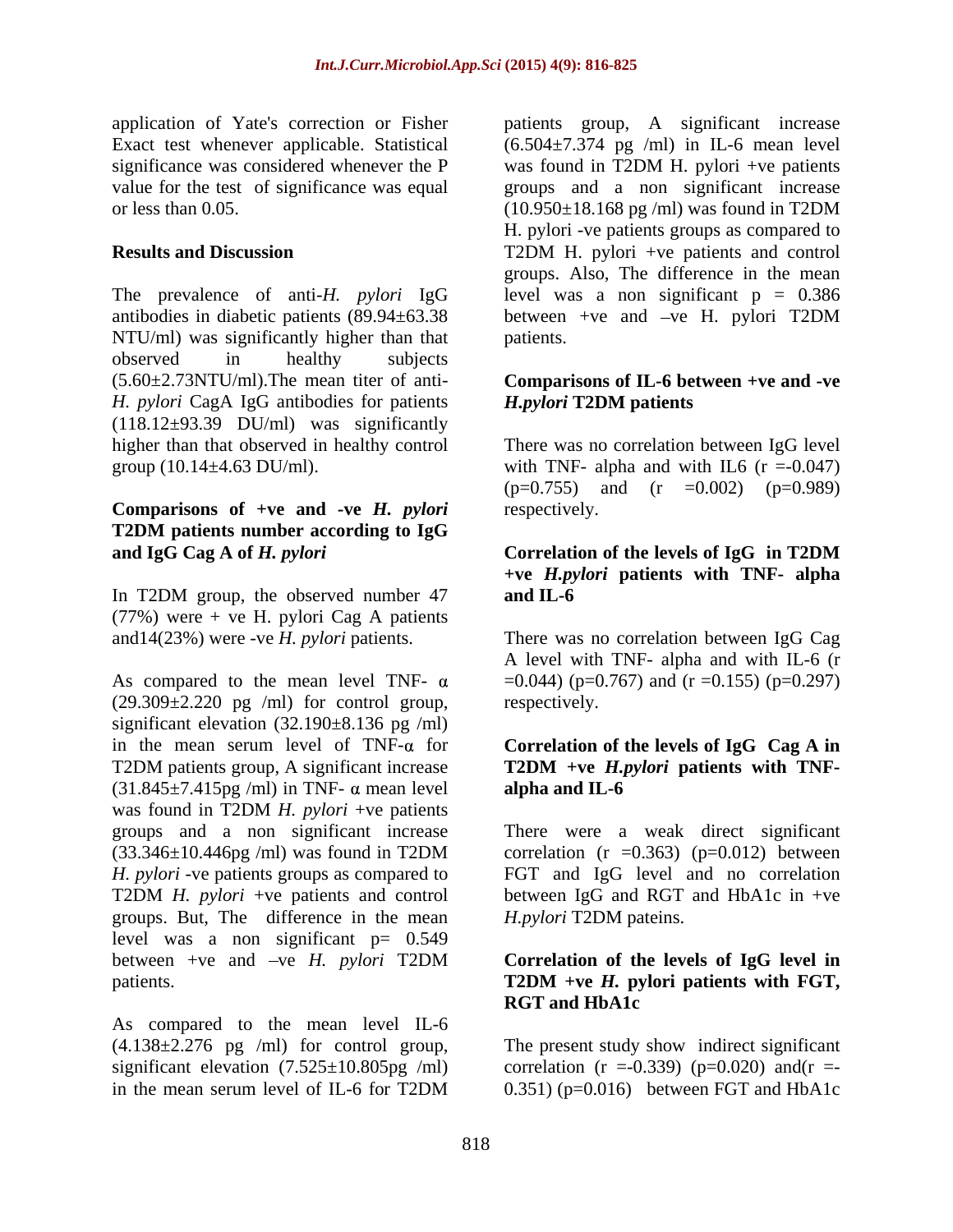and IgG level respectively and no correlation between IgG and RGT in +ve *H*. analysis revealed the descending order (IL-6  $p$ *pylori* **T2DM** patients.  $= 0.577$ ; **TNF-alpha** $= 0.564$ ) of parameters

## **Correlation of the levels of IgG Cag A (DU/ml) level in T2DM +ve** *H.* **pylori**

organize the parameters according to the ROC area that can occupy and if such

occupation is significant or not. The ROC analysis revealed the descending order (IL-6<br>= 0.577; TNF-alpha= 0.564) of parameters that showed a significant variations (Figure 3)

**patients with FGT, RGT and HbA1c** The specificity and sensitivity of TNF-alph To discriminate between T2DM patients and between T2DM H. pylori -ve patients and controls by employing the forthcoming control groups and found that the (area investigated parameters, the ROC analysis under the curve = 0.763) (area under the was applied. Such analysis permits to curve = 0.541) for TNF-alpha and IL-6 and IL-6 level measuring was compared between T2DM *H. pylori* -ve patients and respectively.

| Table.1 C<br>T2DM p<br>Comparisons of $+ve$ and $-ve$ H.<br>DVION<br>A patients number according |  |
|--------------------------------------------------------------------------------------------------|--|
| $\sigma G$ and lgG $\sim$<br>pylori<br>A of H<br>to Ig<br>. .                                    |  |

| H. pylori             | <b>Range</b>              | T2DM H. pylori                                                                                           | T2DM H.           |                                 | P value                                                                                 |         |
|-----------------------|---------------------------|----------------------------------------------------------------------------------------------------------|-------------------|---------------------------------|-----------------------------------------------------------------------------------------|---------|
| seropositivity        |                           |                                                                                                          | <i>pylori</i> -ve |                                 |                                                                                         |         |
|                       |                           |                                                                                                          |                   |                                 |                                                                                         |         |
|                       |                           | No.                                                                                                      | - No              |                                 | $\begin{array}{ c c c c c c c c c } \hline \end{array}$ (9%   HP+ xC   HP-xC   PH+ xPH- |         |
| H. pylori             | Positive                  | 77.0<br>47                                                                                               | $\sim$ $-$        |                                 |                                                                                         |         |
|                       |                           |                                                                                                          |                   |                                 |                                                                                         |         |
|                       | Negative                  | 230                                                                                                      | $\sim$ $\sim$     |                                 |                                                                                         |         |
| IgG (NTU/ml) Positive |                           | 100<br>47                                                                                                | /1.1              |                                 |                                                                                         |         |
|                       |                           |                                                                                                          |                   |                                 |                                                                                         |         |
|                       | <b>Negative</b><br>$\sim$ |                                                                                                          | 92.9              |                                 |                                                                                         |         |
|                       | $Mean \pm SD$             | $110.2 \pm 52.08$                                                                                        | 21.99±49.90       | 0.0001#                         | 0.241                                                                                   | 0.0001# |
|                       | (Range)                   | $(33.0-196.49)$                                                                                          | $(2.25-194.72)$   |                                 |                                                                                         |         |
| IgG Cag A             | Positive $(>18)$          | 100<br>47                                                                                                |                   |                                 |                                                                                         |         |
| (DU/ml)               | Negative                  |                                                                                                          | 92.9              |                                 |                                                                                         |         |
|                       | $Mean \pm SD$             | $149.5 \pm 83.44$                                                                                        |                   | $12.77 \pm 10.28$ 0.0001# 0.240 |                                                                                         | 0.0001# |
|                       | $(Ran$ ge)                | $(32.4 - 320.2)$                                                                                         | $(5.9 - 47.38)$   |                                 |                                                                                         |         |
|                       |                           | #Significant difference using Students-t-test for difference between two independent means at 0.05 level |                   |                                 |                                                                                         |         |

**Table.2** Correlation of the levels of IgG in T2DM +ve *H.pylori* patients with TNF- alpha and IL-6

| T2DM                                                                                     |                   | IgG (NTU/ml)                  |
|------------------------------------------------------------------------------------------|-------------------|-------------------------------|
|                                                                                          | T2DMH             | <b>T2DM</b> <i>H</i> pylori - |
|                                                                                          | <i>pylori</i> +ve | vл                            |
| TNF-alpha (pg/ml)                                                                        | $-0.047$          | 0.067                         |
|                                                                                          | 0.755             | 0.819                         |
| IL-6 (pg/ml)                                                                             | 0.002             | $-0.133$                      |
|                                                                                          | 0.989             | 0.650                         |
| *Correlation is significant at the 0.05 level **Correlation is significant at the $0.01$ |                   |                               |
|                                                                                          |                   |                               |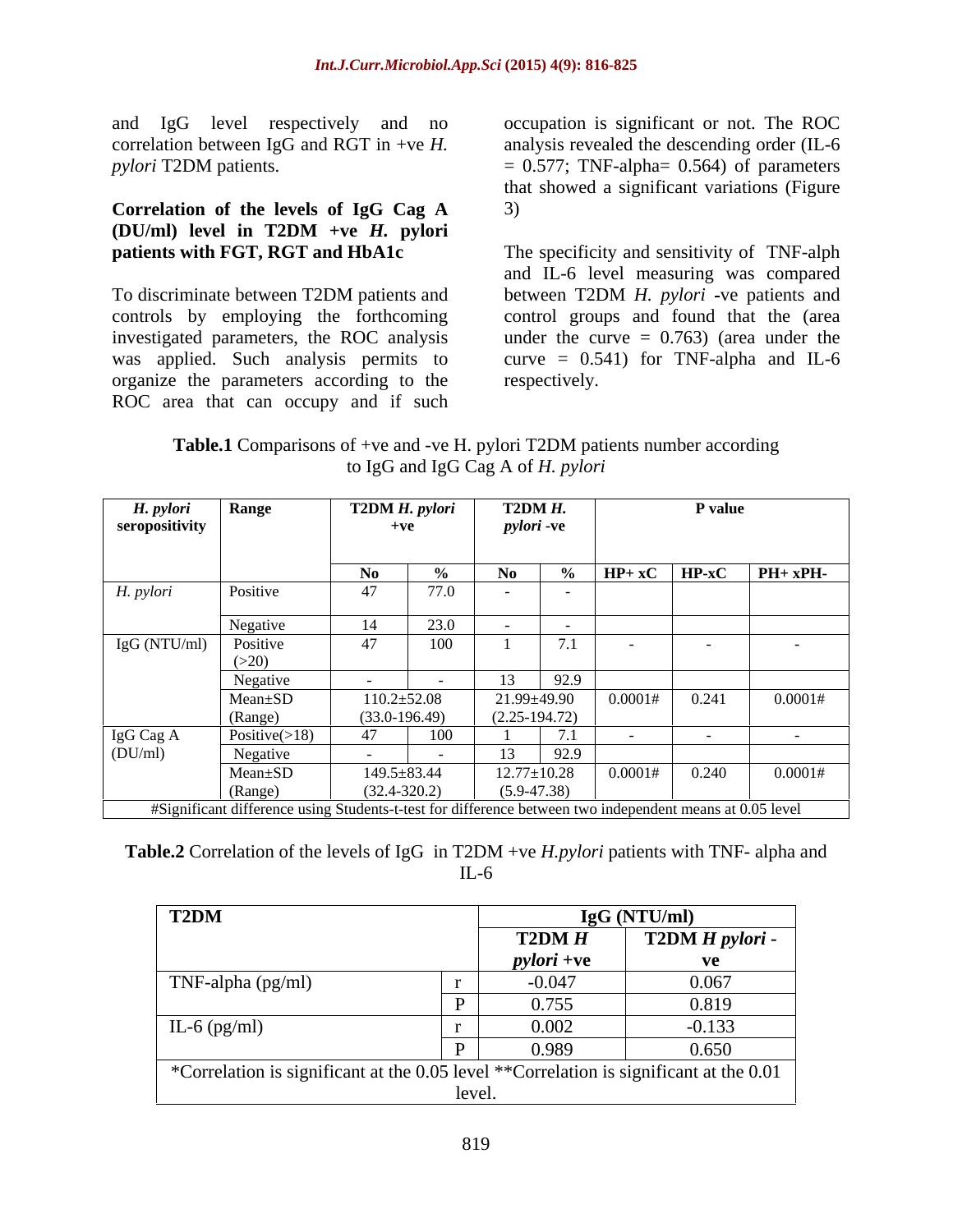### *Int.J.Curr.Microbiol.App.Sci* **(2015) 4(9): 816-825**

| T2DM                 |                                                                                                   | <b>IgG Cag A (DU/ml)</b>          |
|----------------------|---------------------------------------------------------------------------------------------------|-----------------------------------|
|                      | T2DMH                                                                                             | $\boxed{\text{T2DM } H}$ pylori - |
|                      | <i>pylori</i> +ve                                                                                 | ve                                |
| TNF-alpha (pg/ml)    | 0.044                                                                                             | 0.000                             |
|                      | 0.767                                                                                             | 0.999                             |
| $\vert$ IL-6 (pg/ml) | 0.155                                                                                             | $0.599*$                          |
|                      | 0.297                                                                                             | 0.024                             |
|                      | *Correlation is significant at the 0.05 level.<br>**Correlation is significant at the 0.01 level. |                                   |

### **Table.3** Correlation of the levels of IgG Cag A in T2DM +ve *H.pylori* patients with TNF- alpha and IL-6

### **Table.4** Correlation of the levels of IgG level in T2DM +ve H. pylori patients with FGT, RGT and HbA1c

| <b>T2DM</b>         |                                                                                               | IgG (NTU/ml)                                                        |
|---------------------|-----------------------------------------------------------------------------------------------|---------------------------------------------------------------------|
|                     |                                                                                               | $\boxed{\text{T2DM H}$ pylori +ve $\boxed{\text{T2DM H}$ pylori -ve |
| $\vert$ FGT (mg/dl) | $0.363*$                                                                                      | 0.404                                                               |
|                     | 0.012                                                                                         | 0.152                                                               |
| RGT(mg/dl)          | 0.086                                                                                         | 0.106                                                               |
|                     | 0.567                                                                                         | 0.718                                                               |
| $HbA1C$ (%)         | 0.064                                                                                         | 0.493                                                               |
|                     | 0.668                                                                                         | 0.073                                                               |
|                     | *Correlation is significant at the 0.05 level **Correlation is significant at the 0.01 level. |                                                                     |
|                     |                                                                                               |                                                                     |

## **Table.5** Correlation of the levels of IgG Cag A (DU/ml) level in T2DM +ve H. pylori patients with FGT, RGT and HbA1c

| T2DM                                                                                          | <b>IgG Cag A (DU/ml)</b> |                      |
|-----------------------------------------------------------------------------------------------|--------------------------|----------------------|
|                                                                                               | <b>T2DM H</b> pylori     | <b>T2DM</b> H pylori |
|                                                                                               | $+ve$                    | $-{\bf v}e$          |
| $\vert$ FGT (mg/dl)                                                                           | $-0.339*$                | 0.112                |
|                                                                                               | 0.020                    | 0.703                |
| RGT(mg/dl)                                                                                    | $-0.191$                 | 0.119                |
|                                                                                               | 0.199                    | 0.686                |
| $HbA1C$ (%)                                                                                   | $-0.351*$                | $-0.019$             |
|                                                                                               | 0.016                    | 0.949                |
| *Correlation is significant at the 0.05 level **Correlation is significant at the 0.01 level. |                          |                      |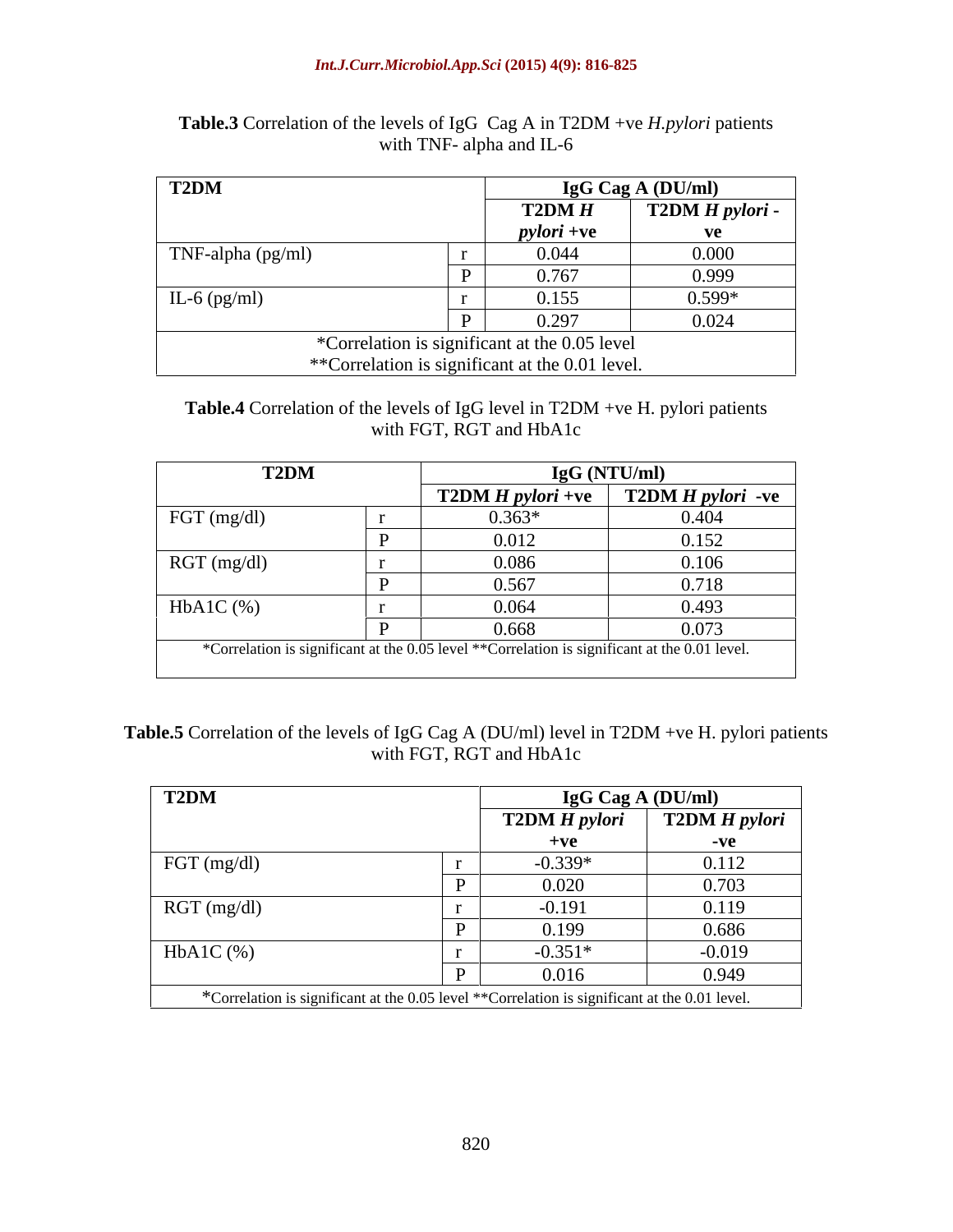

**Figure.1** Comparisons of TNF-alpha level between +ve and -ve H. pylori T2DM patients.



**Figure.2** Comparisons of IL-6 between +ve and -ve *H.pylori* T2DM patients

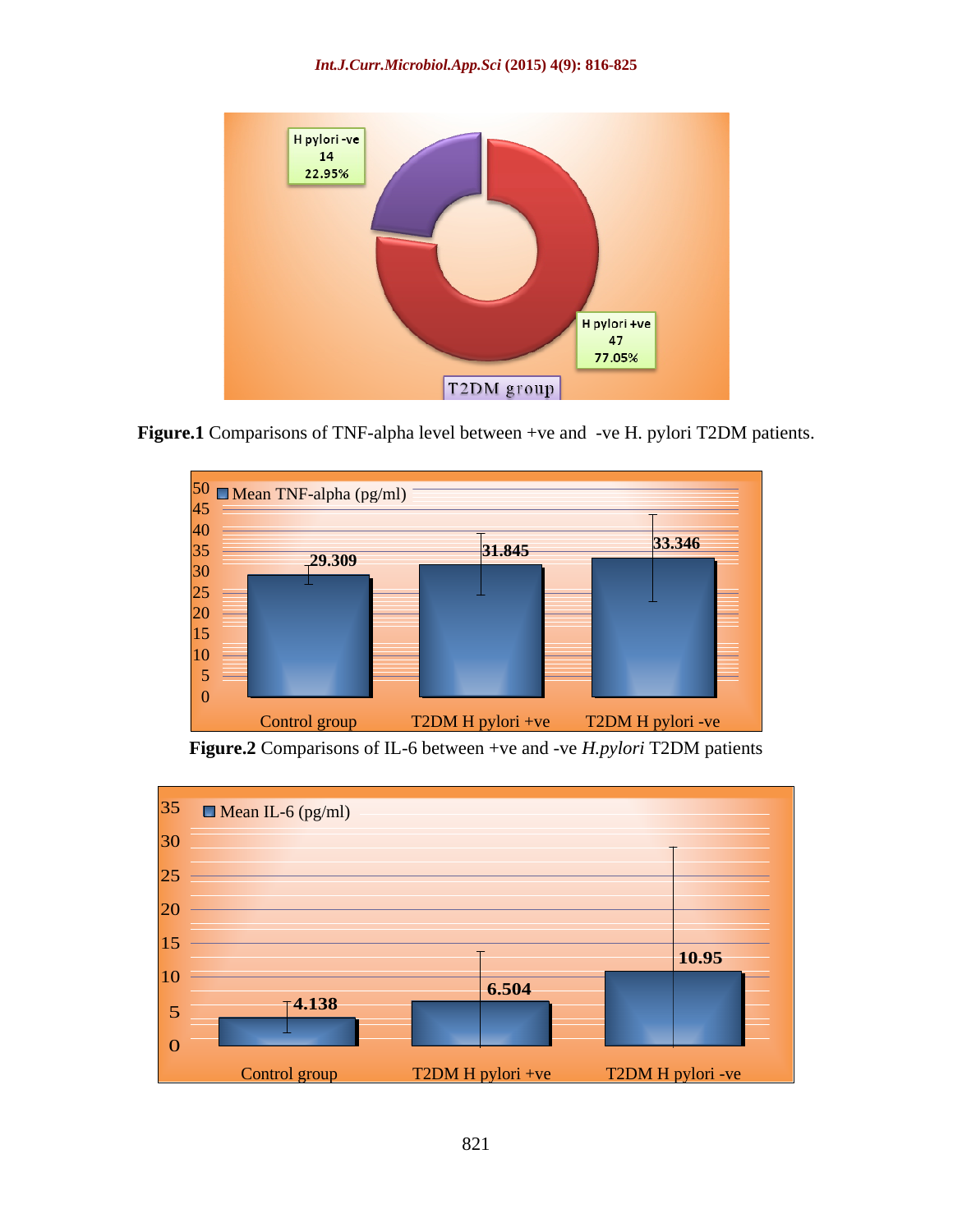**Figure.3** Receiver operator curve (ROC) analysis for the investigated parameters in T2DM +ve *H.pylori* patients and controls



**Figure.4** Receiver operator curve (ROC) analysis for the investigated parameters in T2DM -ve *H.pylori* patients and controls

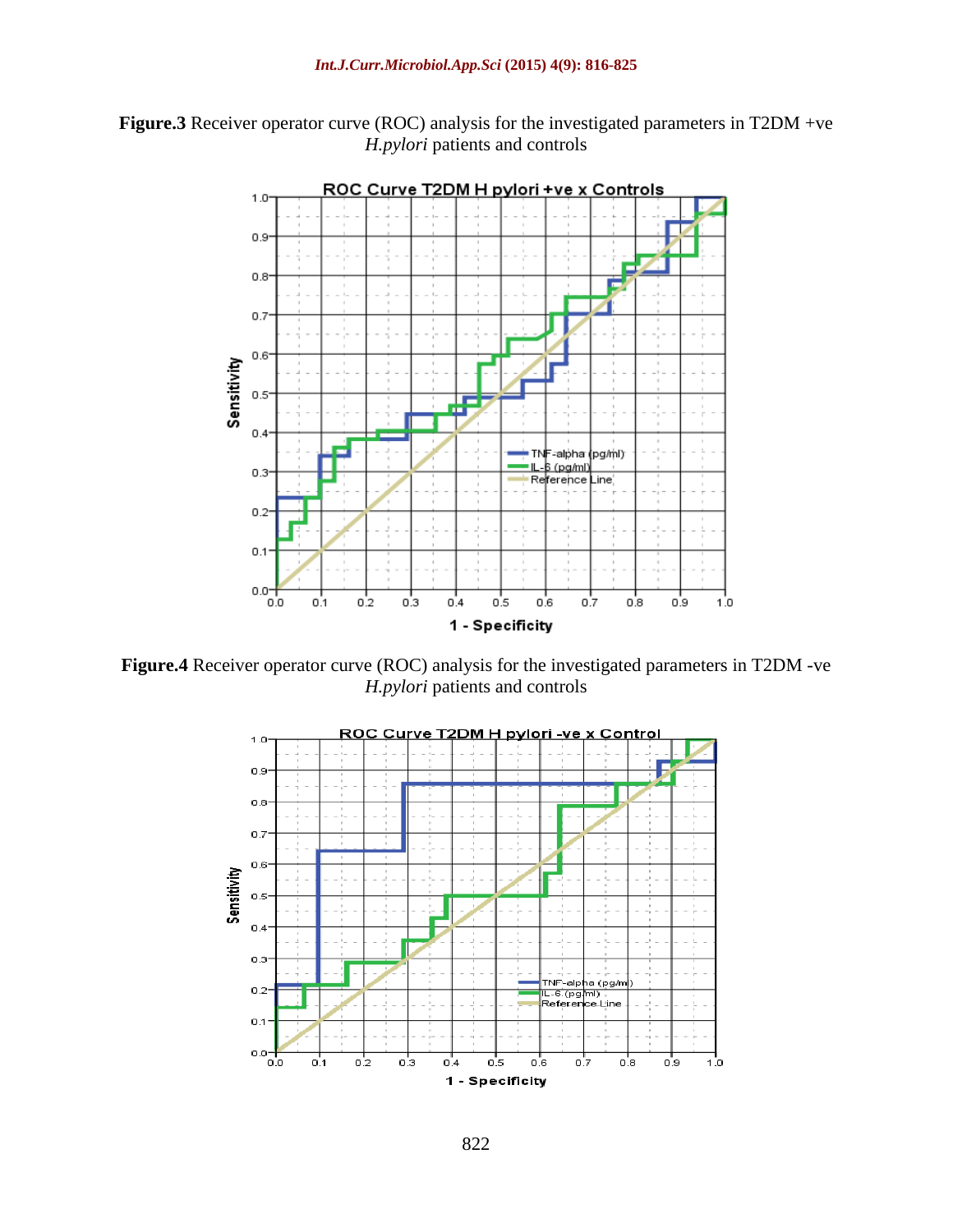The present study was performed on a pre diagnosed T2DM patients with no signs and symptoms of *gastrointestinal abnormalities* However, the TNF- $\alpha$  ROC curve show to investigate the effect of infection with *H.*  different shape when compared between +ve *pylori Cag A* positive bacteria on cytokine levels,glucose tolerance and lipid profile which thought to be involved in T2DM Those findings were agreed with other study development.The results obtained and preformed that *H. pylori* infection is compared between control individuals and T2DM patients and among *the* (+ve and -ve *H. pylori Cag* A) T2DM patients.In stimulation of cell apoptosis (Takagi addition,the correlation between *Cag* A A, 2000).This expressed with other study seropsitivity and those markers were which was conducted to see the action of *H.*  determined. *pylori* on cell apoptosis and proliferation in

The earlier studies approved a close association between inflammation and presence of *H. pylori* (Cong H, 2014; Fariba A previous study shown that the increasing Shojaee-Moradie, 2013; Holck, S, 2003). In TNF- $\alpha$  secretion by *H. pylori* was<br>The inflammation induced by *H. pylori* in lindependent on the expression of Cag A the gastrointestinal region leading to increase glucose and lipids absorption, that are also not normal in case of diabetes The suggested pathway for  $TNF-\alpha$  elevation mellitus(Cong H, 2014).However, no is the production of mediator proteins by *H.*  constituting information's approving that *H*. *pylori* that stimulate the activity of NF- $\kappa$ B *pylori* have a role in the development of (Takagi A, 2000). This proinflamatory diabetes, the possible causal effect of *H.*  mediator plays a key role in regulating the *pylori* is an interesting theory needing immune response and cytokine expression

In our study, We measure the level of TNF- $\alpha$ development of diabetes(Wellen KE, 2005).

The current study recorded a significant increase in TNF-  $\alpha$  level was in *(H. pylori* secretion by T-cells stimulation(Ren, Z., +ve patients) T2DM patients group as 2000). Ideas about an interaction between compared to healthy group, while there was TNF-alpha and IFN -gamma might be a non significant elevation in TNF-  $\alpha$  level necessary for Helicobacter pathogenesisty in *H. pylori* -ve patients T2DM as compared to its mean level in *H. pylori* +ve T2DM patients groups and in healthy group. But, the difference was not significant

patients groups.

and -ve *H. pylori* T2DM patients groups.

Those findings were agreed with other study accompanied with a significant increase in TNF- $\alpha$  secretion and this increase lead to the lines of epithelial cells of the gastric mucosa (Aliment, 2002).

in TNF- $\alpha$  secretion by *H. pylori* was independent on the expression of Cag A status or Vac toxin (Takagi A, 2000) .

further investigation (Lahner E, 2002). during the infection(Lawrence T, 2009). NF and IL-6 as a markers of inflammation due associated gastritis according to many to their implication in insulin resistance and studies (Takagi A, 2000 ; Ikhlas K, 2012).  $\kappa$ B shown to be increase and result in stimulation of TNF- $\alpha$  secretion in *H. pylori-*

> Other suggested findings demonstrated that *H. pylori* stimulate interferon - gamma secretion by T-cells stimulation(Ren, Z., 2000). Ideas about an interaction between same as approved for gastritis induced by *H*. *felis* infection (Blaser MJ, 2004).

between +ve and -ve *H. pylori* T2DM for analysis of the immune pathogenesis and Thalmaier and others using cknockout mice for analysis of the immune pathogenesis and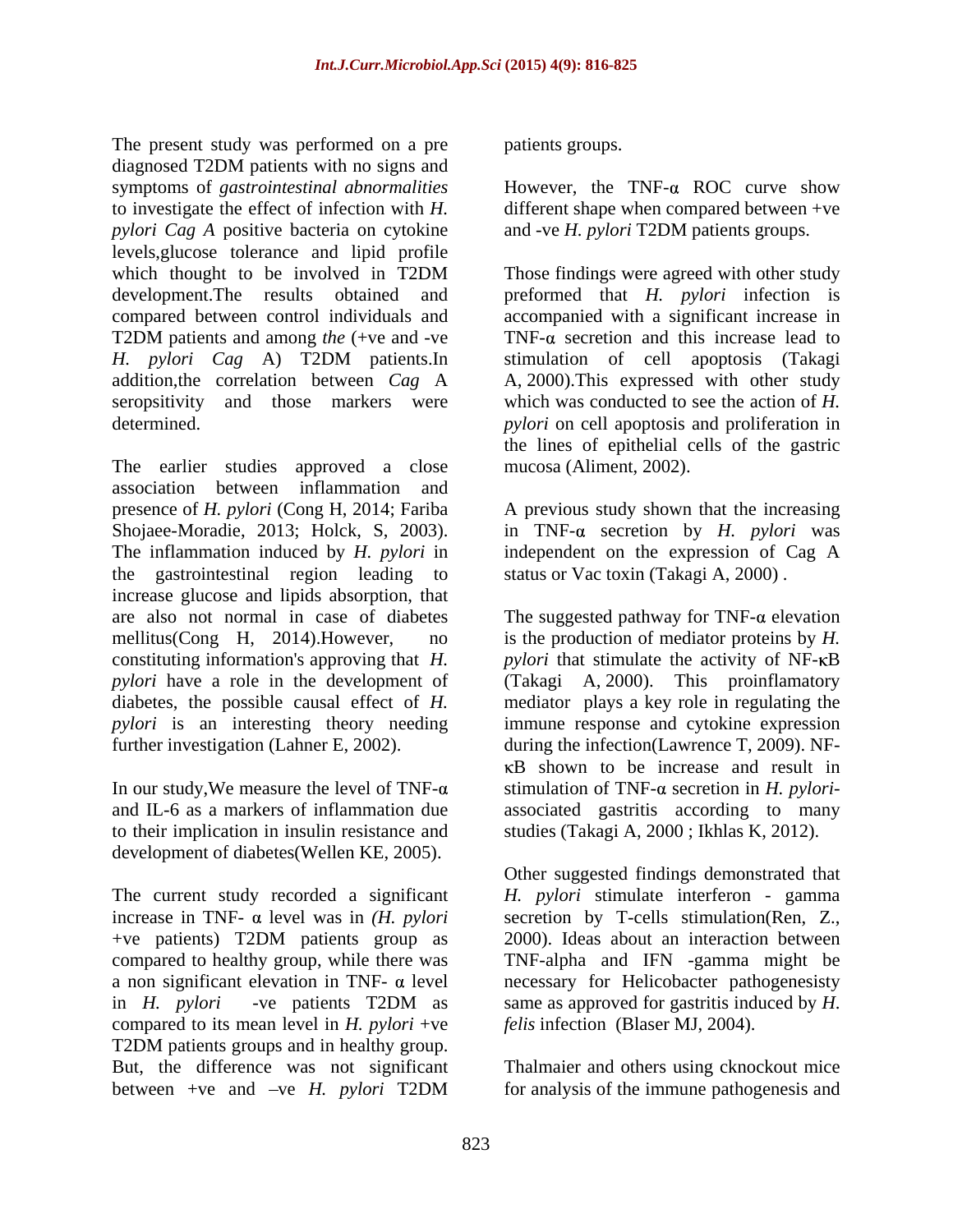cytokine expression on *H. pylori* infection, They were reported that in contrast to TNF-  $\alpha$  signals mediated by the TNF-R1 pathway, IFN- $\gamma$  plays a major role in the induction of gastric inflammation caused by *H. pylori* TNF- $\alpha$  mediated by the TNF-R1 pathway is critical in maturation of the systemic humoral immune response, with formation of primary B-cell activation, B-cell follicles, and production of IgG antibodies (at least IgG1, IgG2b, and IgG3) (Thalmaier, 2002). e expression on *H*, pelicivitalities (and in the simulation and *R* pelicivitality (and infection and model in the number of the simulation by the number of the simulation and the matter of the system inferred with the p

elevated in diabetic subjects versus the control group, also there was a significant L.P. Gastric mucosal cytokine group when compared to healthy subjects and there was a significant difference in IL- 6 level between control and T2DM *H. pylori* +ve patients groups. Ikhlas K, Nada F, Baydaa A.Serum

- American Diabetes Association. Diagnosis
- *pylori* persistence: biology and eradication treatment. Investigation. 2004;113(3):321-333.
- *pylori* infection and diabetes: Is it a **Spring**<br>myth or fact? World I Gastroenterol **Biology**. myth or fact?.World J Gastroenterol. 2014 April 28; 20(16): 4607-17. doi:10.1101/cshperspect.a001651.<br>M. Anne M. Stanley E. Persistent Lou Rose Malamug. Rudruidee
- Denise M, Anne M, Stanley F. Persistent bacterial infections: the interface of
- El Hadidy M, Mohamed Y, Abdul-Rahman

Vascular Complications in Patients with Type 2 Diabetes Mellitus. Journal of Taibah University Medical Sciences 2009; 4(1): 62-72.

- infection. Also, These results concluded that Fariba Shojaee-Moradie,1 Yuying Ma,1 Shaoying Lou,1 Roman Hovorka,2 and A. Margot Umpleby. Prandial Hypertriglyceridemia in Metabolic Syndrome Is Due to an Overproduction of Both Chylomicron and VLDL Triacylglycerol. Diabetes. 2013 Dec; 62(12): 4063-4069.
- TNF- $\alpha$  was found to be significantly Holck, S., Nrgaard, A., Bennedsen, M., difference in TNF-a level in T2DM *H*. *resonses* in Helicobacter pylori*pylori* +ve versus T2DM *H. pylori* -ve group. IL-6 was found to be high in T2DM Permin, H., Norn, S. and Andersen, L.P. Gastric mucosal cytokine resonses in Helicobacter pyloriinfected patients with gastritis and pepticulcers. Association with inflammatory parameters and bacterial load. FEMS Immunol. Med. Microbiol. (2003).36, 175-180.
- **References** type 1 diabetes mellitus.J Fac Med Interleukin-6 level in children with Baghdad.2012;54(3):228-230.
- and Classification of Diabetes  $P, D'Ambra$  G, Millione M, Grossi Mellitus. Diabetes Care. 2014 Jan; C, Delle Fave G, Annibale B.Role of  $\frac{27(1) \cdot 581.00}{27(1) \cdot 581.00}$  Melicobacter pylori serology in 37(1):581-90. Helicobacter pylori serology in Blaser MJ, Atherton JC. *Helicobacter*  Lahner E1, Bordi C, Di Giulio E, Caruana P, D'Ambra G, Milione M, Grossi C, Delle Fave G, Annibale B.Role of atrophic body gastritis after eradication treatment.
	- disease.Journal of Clinical Aliment. Pharmacol Ther. 2002 Aliment. Pharmacol Ther. 2002 Mar;16(3):507-14.
- doi:10.1172/JCI200420925. Lawrence T. The Nuclear Factor NF-KB Cong H, Zhen Y, Nong-Hua L. *Helicobacter* Pathway in Inflammation. Cold<br>
mylori infection and diabetes: Is it a Spring Harbor Perspectives in Pathway in Inflammation. Cold Spring Harbor Perspectives in  $2009;1(6):a001651.$ doi:10.1101/cshperspect.a001651.
	- the pathogen and the host immune<br>system Nature Reviews *pylori* Seropositivity in Insulin system. Nature Reviews *pylori* Seropositivity in Insulin Microbiology. 2004sep;2: 747-65. Lou Rose Malamug, Rudruidee Karnchanasorn, Raynald Samoa, Ken C. Chiu. The Role of *Helicobacter pylori* Seropositivity in Insulin Sensitivity, Beta Cell Function, and Abnormal Glucose Tolerance